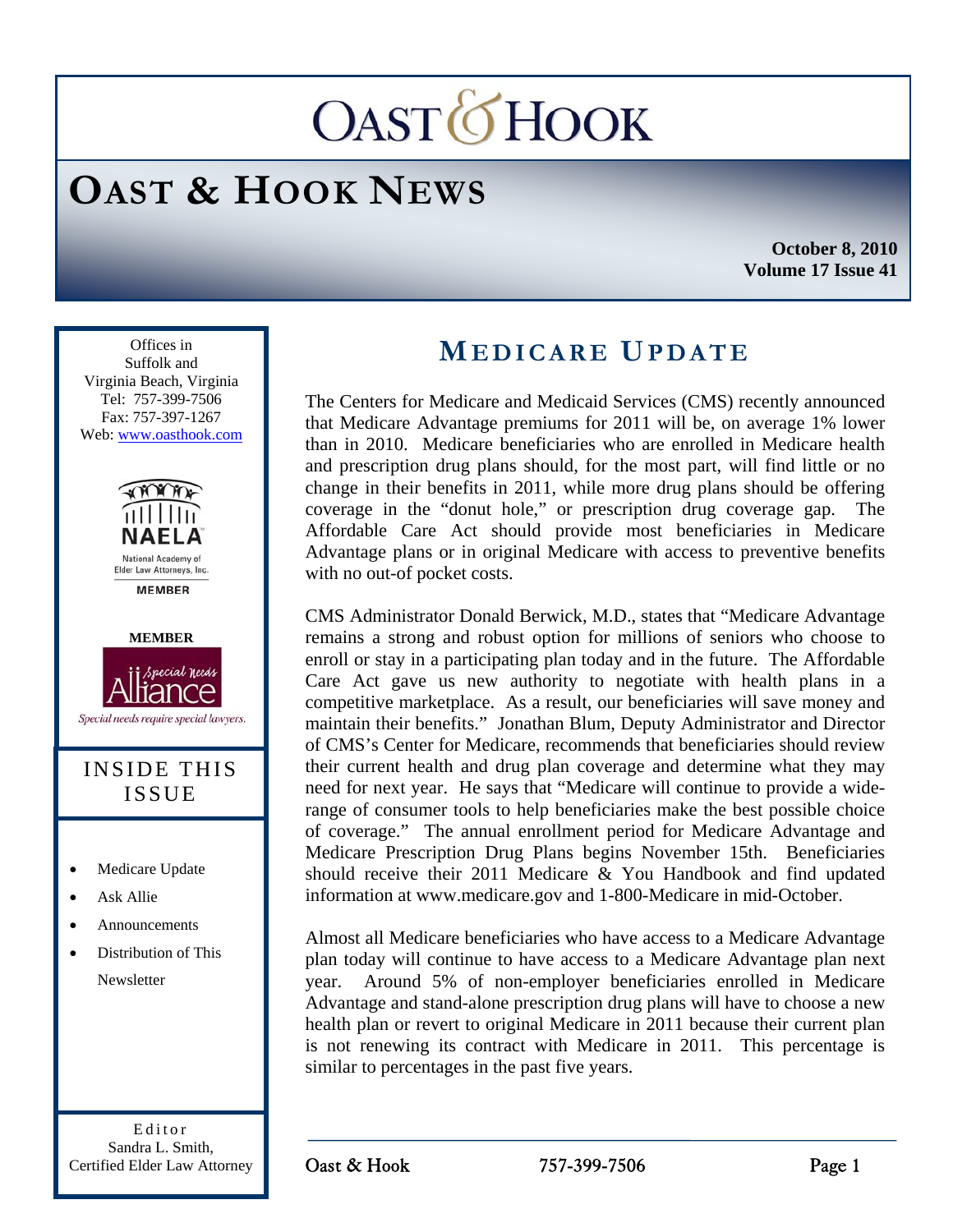Beneficiaries who do not enroll in another health plan will receive coverage under original Medicare, but they will have to enroll in a Part D plan to keep their drug coverage. All Medicare beneficiaries will continue to have many prescription drug plans available from which to choose. CMS will continue to send letters to beneficiaries to ensure that they take the steps necessary to have the health coverage that best meets their needs.

The Affordable Care Act provides some new benefits to Medicare beneficiaries. These benefits include some new free health screenings, free wellness visits, and a 50% discount on brand-name drugs for seniors who fall into the donut hole. Open enrollment materials will have information on these new benefits.

The attorneys at Oast & Hook can assist clients with their life care, estate, insurance, financial, veterans benefits and special needs planning issues.

#### **Ask Allie**

O&H: Allie, we've heard about a special program in Toano, Virginia, that benefits military members and veterans. Please tell us about it.

Allie: Sure! The Horses for Heroes program embraces therapeutic riding to heal bodies and minds of military members and veterans. Dreamcatchers at the Cori Sikich Therapeutic Riding Center in Toano, Virginia, participates in the program. Therapeutic riding helps with both physical injuries and posttraumatic stress disorder (PTSD) and traumatic brain injury. Nancy Paschall, Executive Director of Dreamcatchers, says, "It's great for traumatic brain injury because you are doing all kinds of different things at the same time. It helps push distracting thoughts out of your head. PTSD is, a lot of times, intrusive thinking. [Therapeutic riding] helps the brain work on right now. You have to be in the present." Ms. Paschall says there are 27 factors that go into selecting a horse for riding therapy, including how the horse's body fits that of the rider. What a great program! It's good to see that we have a local group that participates in Horses for Heroes. Time for me to find my mom and make sure she gets her exercise, and I get my exercise, for the day. See you next week!

#### **Announcements**

Oast & Hook attorney Brian A. Boys will speak on the topic of veterans benefits from 5:00 p.m. to 6:30 p.m., Tuesday, October 12th at Commonwealth Memory Care located at 1516 Harmon Street, Norfolk, Virginia 23518. For more information or to register for this presentation, please phone Faith Cobb at 757-588-4633.